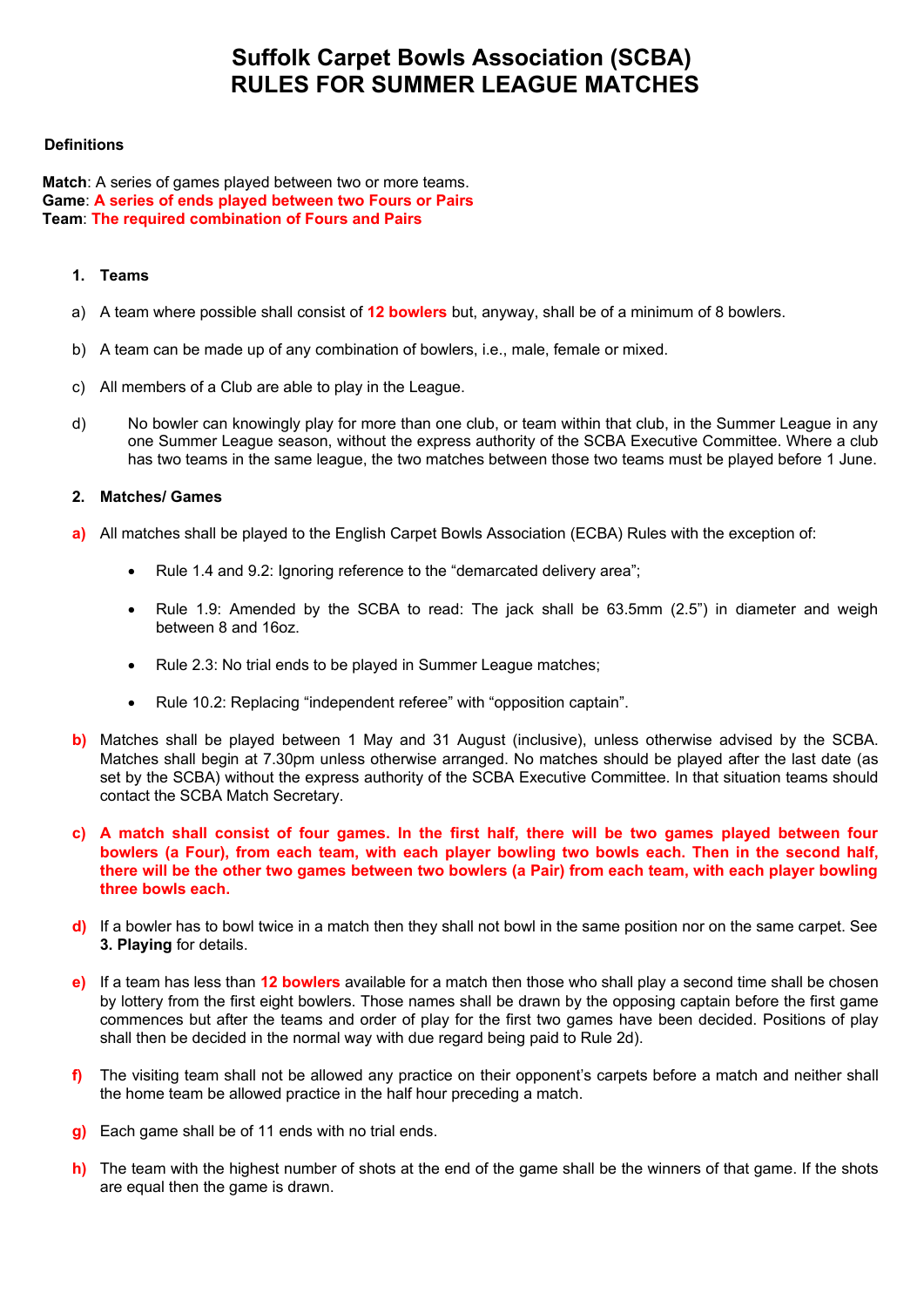- **i)** Two points shall be awarded for a game won, one point for a game drawn and no points for a game lost. An additional 2 points shall be awarded to the team scoring the most shots in the match. Should shots be equal then one point shall be awarded to each team.
- **j)** Should a team be unable to field a team of 8 or more bowlers, as much notice as possible and not less than 24 hours notice must be given to the opposing team, the only exceptions being where sudden adverse weather conditions or unforeseeable circumstances make that not possible. The match should then be re-arranged. If it proves to be impossible to rearrange the match, after every effort and consultation with the SCBA, then the other team shall be awarded 10 points and 40 shots and the offending team no points or shots. (Cross refer Rule 4 regarding disputes)
- **k)** Positions in a League shall be determined by the number of points scored but, where they are equal, then the following shall decide the team taking the higher position:
	- Firstly, the highest total of shots scored in all League matches that season, if they are equal, then:
	- Lowest total of shots conceded in all League matches that season, if they are equal, then:
	- Highest total of ends won in all League matches that season.
- **l)** The home team in any match shall:
	- i) Provide the necessary equipment.
	- ii) Have available up to date set of the SCBA and ECBA rules.
	- iii) Arrange times and dates of matches which should be mutually agreed at least 7 days before each match.
	- iv) Provide their opposing teams with suitable information at least 7 days before each match, regarding:
	- The location of their venue;
	- The access to their venue;
	- Any other feature that could affect a bowler's ability to bowl in their venue.
	- **Any relevant Covid related protocols in operation at their venue**

If after a match, a team considers that they were not provided with suitable information by the home team and that affected the final match score, they must notify the SCBA Executive Committee in writing within 14 days. The SCBA Executive Committee will then make the final decision and inform both teams accordingly.

- **m)** Woods waiting to be bowled shall be visible to those bowlers at the other end of the carpet.
- **n)** All teams must be prepared to play away matches on any night of the week, excluding Saturday but including Sunday, or on a Sunday afternoon.
- **o)** Any team failing to appear for an arranged match or arriving with less than the minimum of 8 bowlers shall be responsible for any reasonable expenses incurred by their opposition. The match should then be re-arranged. If it proves to be impossible to rearrange the match, after every effort and consultation with the SCBA, then the other team shall be awarded 10 points and 40 shots and the offending team no points or shots. (Cross refer Rule 4 regarding disputes)
- **p)** Each team shall play each of the other teams in their League both home and away. If a match is unable to take place at the designated venue, i.e.: home team's venue is unavailable, then teams should inform the SCBA Executive Committee.
- **q)** A team must declare names of bowlers for all four games before the start of a match, even if they are still waiting for bowler(s) to arrive for the second half games. If bowler(s) have not arrived by the time the second half games are due to start, then those playing a second time shall be chosen by lottery from the first eight bowlers, by the opposing captain, refer rules 2d and 2e. In that scenario, any draw out of bowler(s) done at the start of the match shall be ignored and a completely new draw out completed for the bowler(s) needed to play twice. Again refer rules 2d and 2e regarding the draw out and positions of play for the second half games.

If there has been a draw out done before the start of a match, a bowler(s) turns up late and therefore less bowlers are needed to play twice. Again, the draw out done at the start of the match shall be ignored and a completely new draw out shall be completed for the bowler(s) needed to play twice. Again refer rules 2d and 2e regarding the draw out and positions of play for the second half games.

Alternatively if bowler(s) have not arrived by the time the second half games are due to start a substitute(s) can play i.e.: club member(s) who has not played in the first half games. In accordance with ECBA Rule 3.4, a substitute may play in any position other than skip. If a substitute is not available to play and as a result a team is unable to field the minimum of 8 bowlers, refer rule 2o.